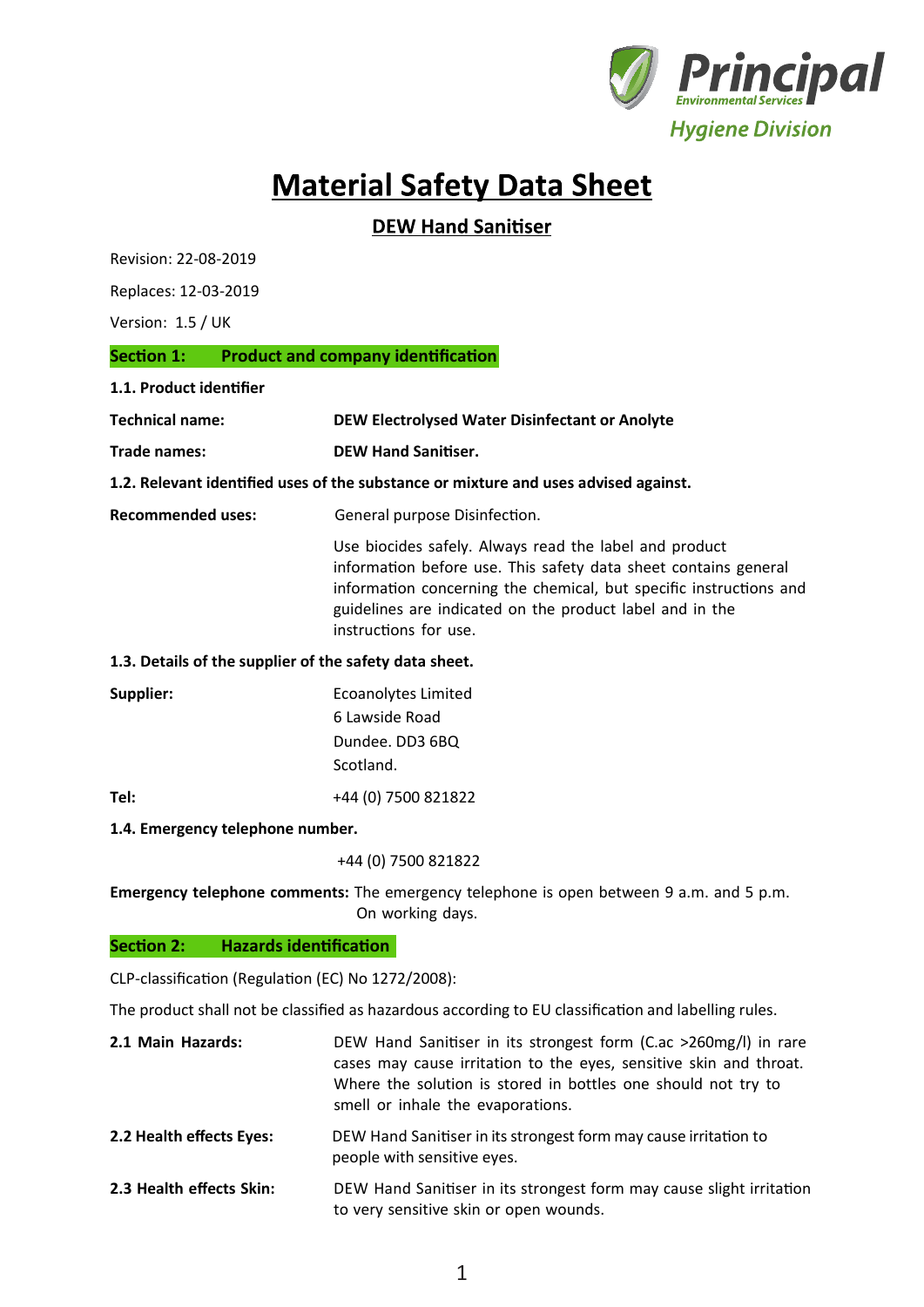

| 2.4 Health effects Ingestion: | Swallowing of the solution in its strongest form may cause minor<br>irritation to the throat and digestive tract.                                                                                                                 |  |
|-------------------------------|-----------------------------------------------------------------------------------------------------------------------------------------------------------------------------------------------------------------------------------|--|
|                               | <b>2.5 Health effects Inhalation:</b> During generation of DEW Hand Sanitiser, particularly its<br>strong form, unless there is adequate ventilation there may<br>be a build up of fumes which may cause dizziness and<br>nausea. |  |

#### **Section 3: Composition and information on the ingredients**

DEW Hand Sanitiser contains active chlorine compounds such as HCLO (FAC in mg/l or ppm) in the range of 0.025-0.03% generated from sodium chloride by means of electrolysis. The average/standard amount of active chlorine is ~0.026%. The solution contains no compounds as per the regulations for toxic compounds (67/548/EWG)

| <b>Main ingredients</b> | <b>CAS-No</b> | <b>EINICS-No</b> | Wt/vol % | <b>Symbols</b>   |
|-------------------------|---------------|------------------|----------|------------------|
| Sodium Chloride         | 7647-14-5     | 231-598-3        | 0.174%   | NaCl             |
| Hypochlorous acid       | 7790-92-3     | 232-232-5        | 0.026%   | <b>HCIO</b>      |
| Water                   | 7732-18-5     | 231-791-2        | 99.8%    | H <sub>2</sub> 0 |

#### **Section 4: First aid Measures**

#### **4.1. Description of first aid measures**

| Eye contact:      | Where irritation occurs flush with cool fresh water.                                  |
|-------------------|---------------------------------------------------------------------------------------|
| Skin Contact:     | Where irritation occurs wash the skin wash with soap and warm                         |
| water. Ingestion: | Drink cool fresh water to flush through and dilute.                                   |
| Inhalation:       | Remove at once to fresh air if dizziness and nausea persist seek<br>medical attention |

#### **4.2. Most important symptoms and effects, both acute and delayed**

May cause slight irritation to the skin and eyes.

#### **4.3. Indication of any immediate medical attention and special treatment needed**

Treat symptoms. No special immediate treatment required.

#### **Section 5: Fire Fighting Measures**

There are no special requirements for DEW Hand Sanitiser products, they are not flammable

#### **Section 6: Accidental Release Measures**

### **6.1. Personal precautions:**

None.

#### **6.2. Environmental precautions:**

The solution is biodegradable and has a limited activation period so there are no potential risks to the environment.

#### **6.3. Methods and material for containment and cleaning up**

Wipe up with disposable towels there are no special disposal instructions.

#### **6.4. Reference to other sections**

See section 8 for type of protective equipment. See section 13 for instructions on disposal.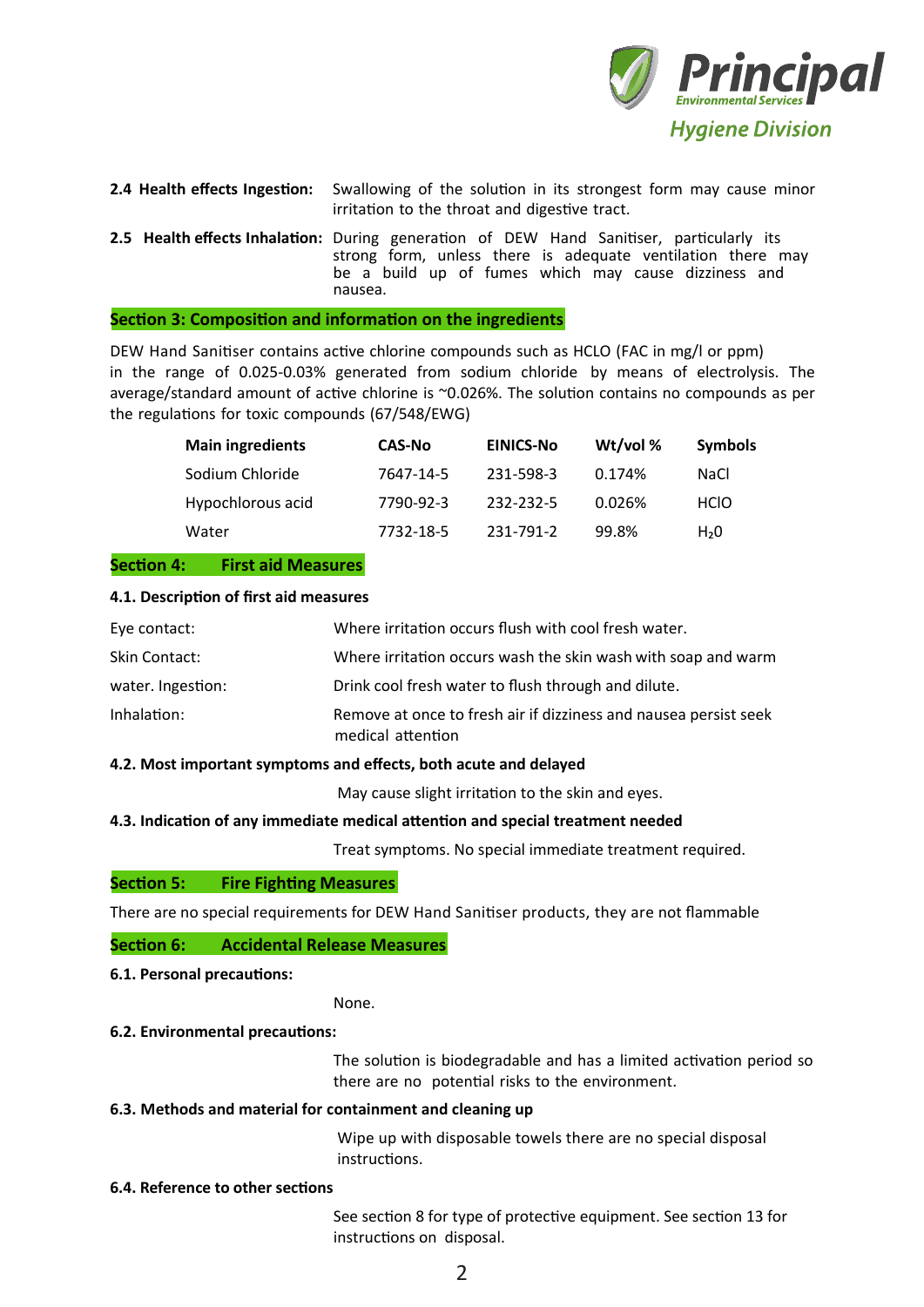

#### **Section 7: Handling and Storage**

#### **7.1. Precautions for safe handling:**

In the area where the solution is being produced there must be good ventilation. Preferably local exhaust ventilation. For those with very sensitive skin it may be advisable to wear gloves.

#### **7.2 Conditions for safe storage including any incompatibilities :**

Store in a cool dry ventilated area in sealed plastic containers and ensure the solution is correctly labelled

#### **7.3. Specific end use(s)**

None

#### **Section 8: Exposure Control/ Personal Protection**

#### **8.1. Control parameters**

Legal basis: Directive 2000/39/EC as subsequently amended.

Contains no substances subject to reporting requirements.

#### **8.2. Exposure controls**

#### **Engineering control procedures:**

Where the solution is being generated on site some engineering solutions should be implemented to prevent the build up of fumes particularly where productions facility has inadequate ventilation. Mechanical fume extraction may be advised in this situation. Documented process, safety controls and personnel protection where necessary, gloves, mask etc.

**Respiratory Protection:**

Where there is a high risk to fumes build up due to inadequate ventilation in a processing area a respirator should be worn.

**Hand protection:**

Where service personnel have sensitive skin the strongest solution may cause irritation and therefore protective gloves should be worn.

**Eye and facial protection:** There are no requirements.

**Body protection:** Normal industrial work wears to avoid exposed skin when handling neat strong solution.

**Section 9: Chemical and Physical Properties**

| <b>Physical state:</b>        | Liquid                                                               |  |
|-------------------------------|----------------------------------------------------------------------|--|
| <b>Colour and Appearance:</b> | Clear, transparent liquid (like water)                               |  |
| Odour:                        | Faint odour similar to bleach, depending on strength of the solution |  |
| Solubility in water:          | Completely soluble                                                   |  |
| <b>PH-values:</b>             | $6.2 - 6.7$                                                          |  |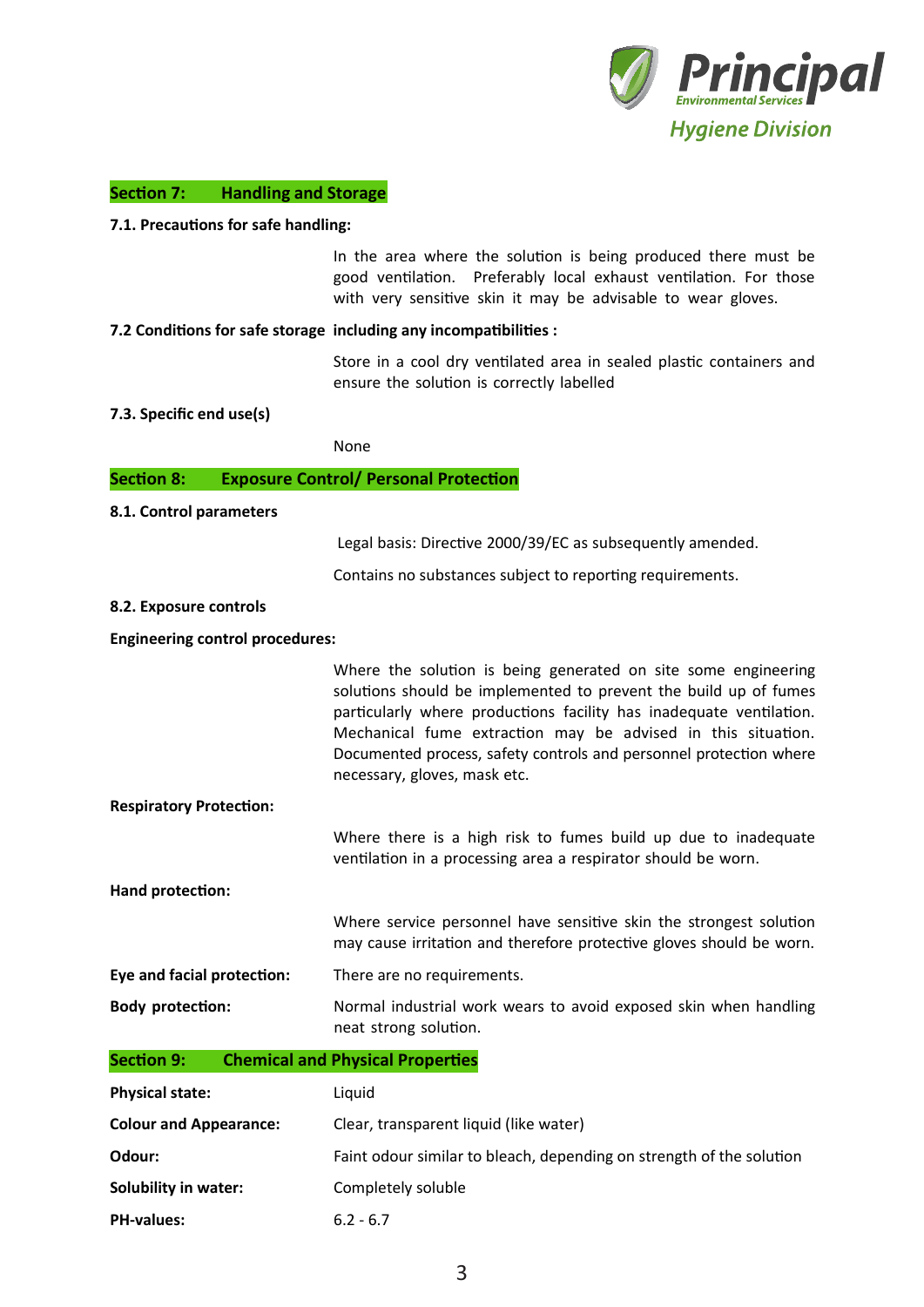

| Melting-point:                                 | $0 \alpha$                   |  |
|------------------------------------------------|------------------------------|--|
| <b>Boiling-point:</b>                          | $100o$ .                     |  |
| <b>Fire-focus:</b>                             | N/A                          |  |
| <b>Flammability:</b>                           | None                         |  |
| Upper/lower flammability limits: No data       |                              |  |
| <b>Explosive:</b>                              | N/A                          |  |
| Upper/lower explosive limits: No data Density: |                              |  |
|                                                | app. 1,000 kg.m <sup>3</sup> |  |
| Steam-pressure:                                | app. 2,330 Pa                |  |
| <b>Relative density:</b>                       | 1                            |  |

#### **Stability and Reactivity** Section 10:

10.1. Reactivity

Not reactive.

10.2. Chemical stability

The product is stable when used in accordance with the supplier's directions.

10.3. Possibility of hazardous reactions None

known.

10.4. Conditions to avoid

None known. 10.5. Incompatible materials

None known.

10.6. Hazardous decomposition products

None known.

# **Section 11: Toxicological Information**

| Acute toxicity - oral:              | Ingestion of large quantities may cause discomfort. The product does<br>not have to be classified. Test data are not available. |
|-------------------------------------|---------------------------------------------------------------------------------------------------------------------------------|
| <b>Acute toxicity - dermal:</b>     | The product does not have to be classified. Test data are not available.                                                        |
| <b>Acute toxicity - inhalation:</b> | The product does not have to be classified. Test data are not available.                                                        |
| <b>Skin corrosion/irritation:</b>   | May cause slight irritation. The product does not have to be classified.<br>Test data are not available.                        |
| Sarinus ava damaga/ava irritation.  |                                                                                                                                 |

serious eye damage/eye irritation:

May cause eye irritation. The product does not have to be classified. Test data are not available.

Respiratory sensitisation or skin sensitisation:

|                                 | The product does not have to be classified. Test data are not available.                                                                     |
|---------------------------------|----------------------------------------------------------------------------------------------------------------------------------------------|
| Germ cell mutagenicity:         | The product does not have to be classified. Test data are not available.                                                                     |
| <b>Carcinogenic properties:</b> | The product does not have to be classified. Test data are not available.                                                                     |
| <b>Reproductive toxicity:</b>   | The product does not have to be classified. Test data are not available.                                                                     |
| <b>Single STOT exposure:</b>    | Inhalation of vapours may cause irritation to the upper airways.<br>The product does not have to be classified. Test data are not available. |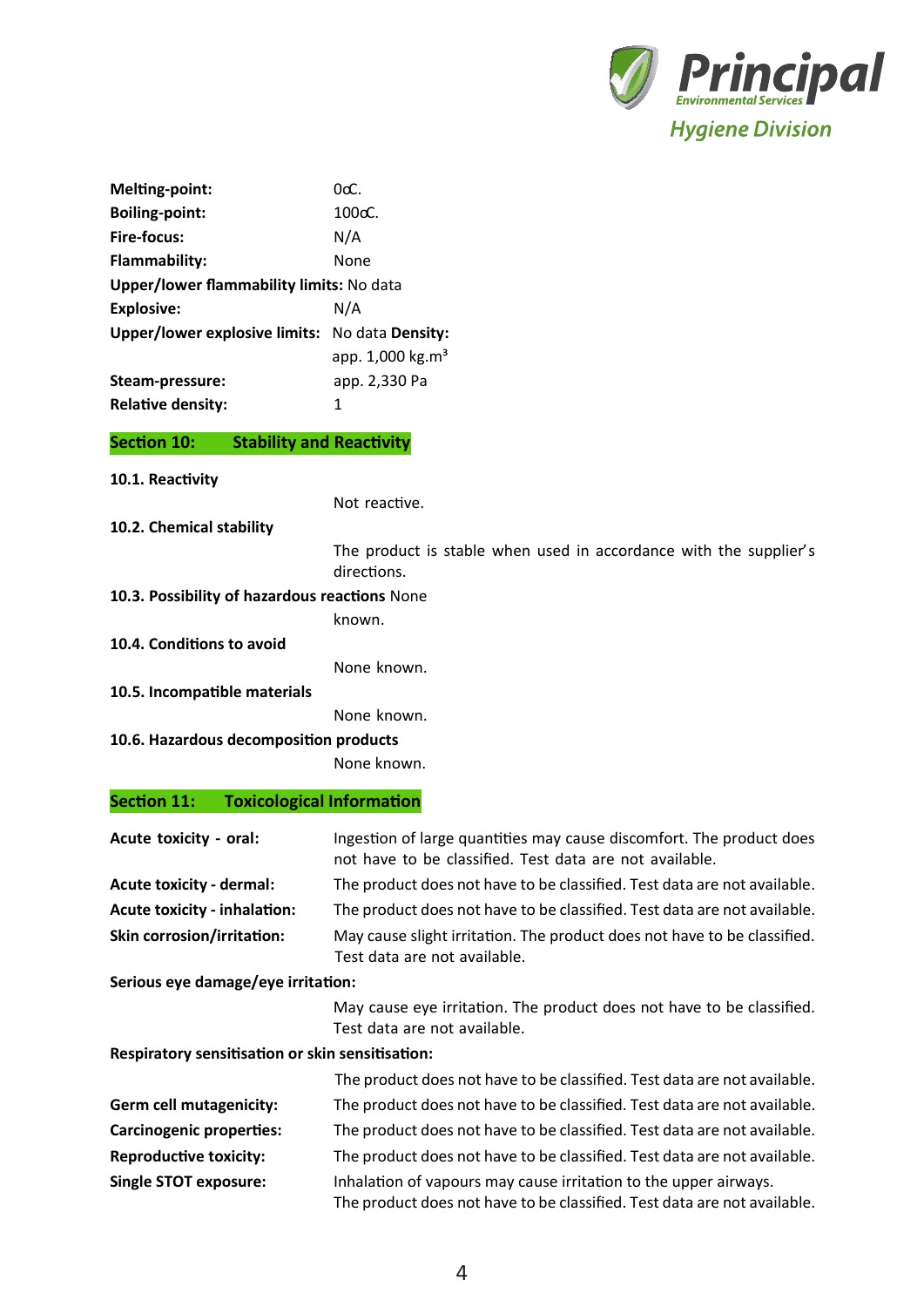

| <b>Repeated STOT exposure:</b>      | The product does not have to be classified. Test data are not available. |
|-------------------------------------|--------------------------------------------------------------------------|
| <b>Aspiration hazard:</b>           | The product does not have to be classified. Test data are not available. |
| <b>Other toxicological effects:</b> | None known.                                                              |

### **Section 12: Environmental Information**

**12.1. Toxicity**

| The product does not have to be classified. Test data are not available. |  |
|--------------------------------------------------------------------------|--|
|--------------------------------------------------------------------------|--|

**12.2. Persistence and degradability**

Expected to be biodegradable. Test data are not available.

**12.3. Bioaccumulative potential**

No bioaccumulation expected. Test data are not available.

**12.4. Mobility in soil**

Test data are not available.

**12.5. Results of PBT and vPvB assessment**

The product does not contain any PBT or vPvB substances.

**12.6. Other adverse effects**

None known.

**Section 13: Disposal Procedures**

There are no special disposal procedures.

#### **Section 14: Transport procedures**

The product is not covered by the rules for transport of dangerous goods.

- **14.1. UN number -**
- **14.2. UN proper shipping name -**
- **14.3. Transport hazard class(es) -**
- **14.4. Packing group -**
- **14.5. Environmental hazards -**
- **14.6. Special precautions for user -**
- **14.7. Transport in bulk according to Annex II of MARPOL73/78 and the IBC Code –**

#### **Section 15: Regulatory Information**

Regulation (EU) No 528/2012 of the European Parliament and of the Council of 22 May 2012 concerning the making available on the market and use of biocidal products. Envirolyte ECA UK Ltd.